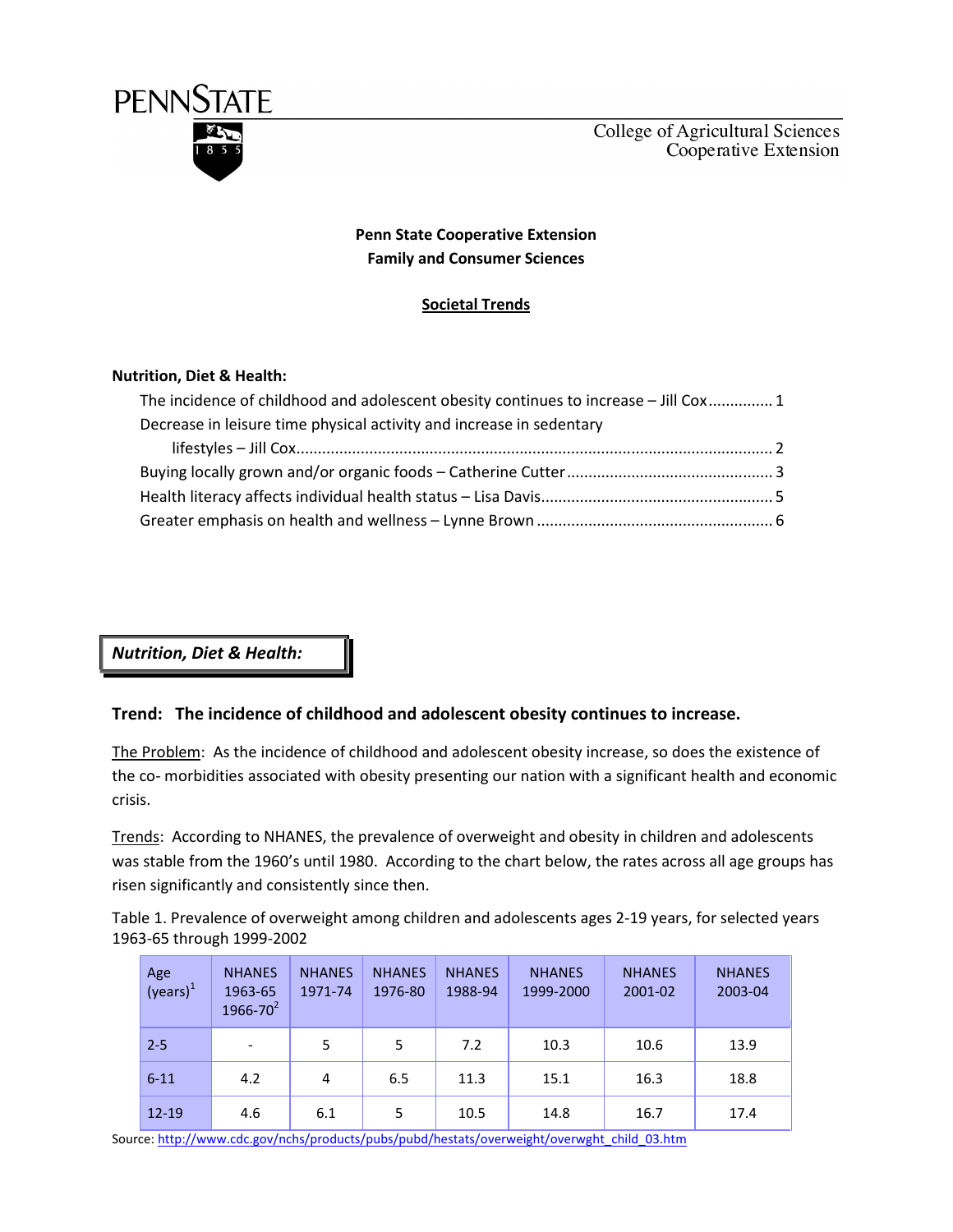Although there is no data available as the specific percentage for children in Pennsylvania, when examining the Pennsylvania data for adults it is evident that there is room for improvement.



Future Projections: Although the CDC recently revealed that obesity trends for adults have leveled off, they are still high and in need of reversal. No data is yet available for 2006 for children. (http://www.cdc.gov/nccdphp/dnpa/obesity/trend/maps/index.htm). Currently, this generation of children is expected to be the first to have a shorter lifespan than their parents.

Implications for Extension Programming: There is a need to offer a larger variety of youth programs with emphasis not only on healthy eating but the incorporation of physical activity as well. Most of our nutrition programs have not addressed physical activity and both are needed if the current trends are to be reversed. In their course on Promoting Healthy Behaviors in Children, the Cooper Institute recommends that design strategies for intervention must include Caregivers, schools, peers and siblings as well as the community. Cooperative Extension is in the unique position to have contacts which can impact each one of these groups and can provide the guidance and training needed to implement such programs.

References: In addition to those listed above: Promoting Healthy Behaviors in Children, The Cooper Institute, 2007.

Submitted by Jill Cox

# Trend: Decrease in leisure time physical activity and increase in sedentary lifestyles.

The Problem: Meeting the daily recommendations for physical activity is essential for good health and can prevent many of the chronic diseases facing our society yet a significant number of people nationwide are not meeting these daily recommendations.

豪

Trends: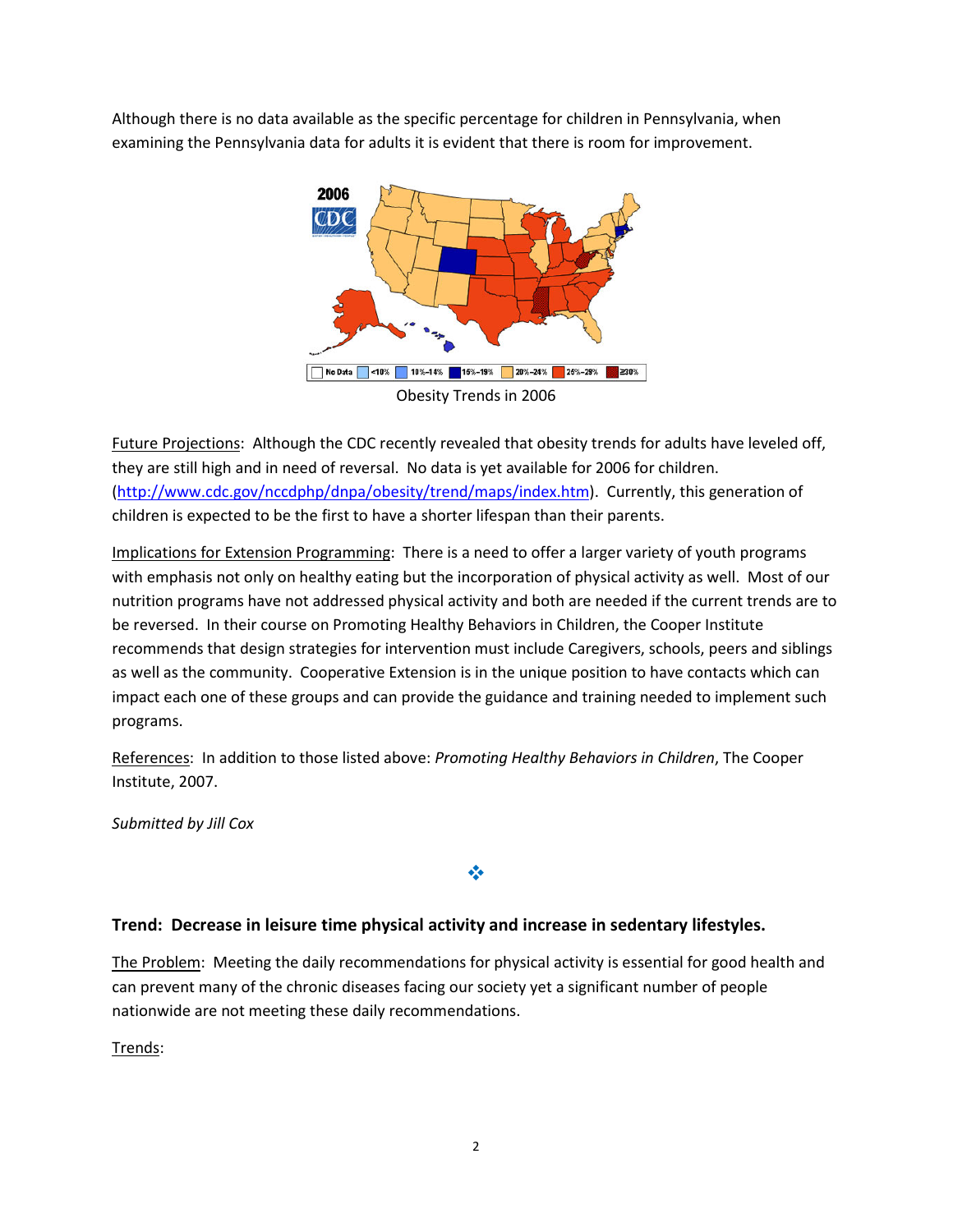Influence of TV time on Overweight





Future Projections: With the increase in use of technology and lack of facilities which encourage physical activity, these trends will at the very least remain stagnant and may even continue in a steady decline towards greater inactivity.

Implications for Extension Programming: Because of their access to schools and community programs, extension has the ability to encourage a large portion of the population in Pennsylvania to be more physically active using techniques based on the Stages of Change model. Educators can tailor their programs to meet the needs of the specific populations they serve. However, there is an increased need for education/resources especially for youth programming. There is also a need for strong role modeling in order to be convincing in the education process.

### References:

Marcus, Bess H; Forsyth, LeighAnn: Motivating People to Be Physically Active, Human Kinetics, 2003.

- Promoting Physical Activity and Healthy Nutrition in Afterschool Settings: Strategies for Program Leaders and Policy Makers, U.S. Department of Health and Human Services, 2006.
- Ward, Diane; Saunders, Ruth; Pate, Russell: Physical Activity Interventions in Children and Adolescents, Human Kinetics, 2007.

Promoting Physical Activity: A Guide for Community Action, U.S. Department of Health and Human Services, 1999.

Submitted by Jill Cox

### ❖

### Trend: Buying locally grown and/or organic foods

The Problem: There is a movement that promotes the concept that locally grown foods (fruits and vegetables) are safer and more wholesome than conventionally processed foods. (See CDT editorials over the past year).

There is a concern that imported foods, (i.e., from China) are tainted, unwholesome, and unsafe.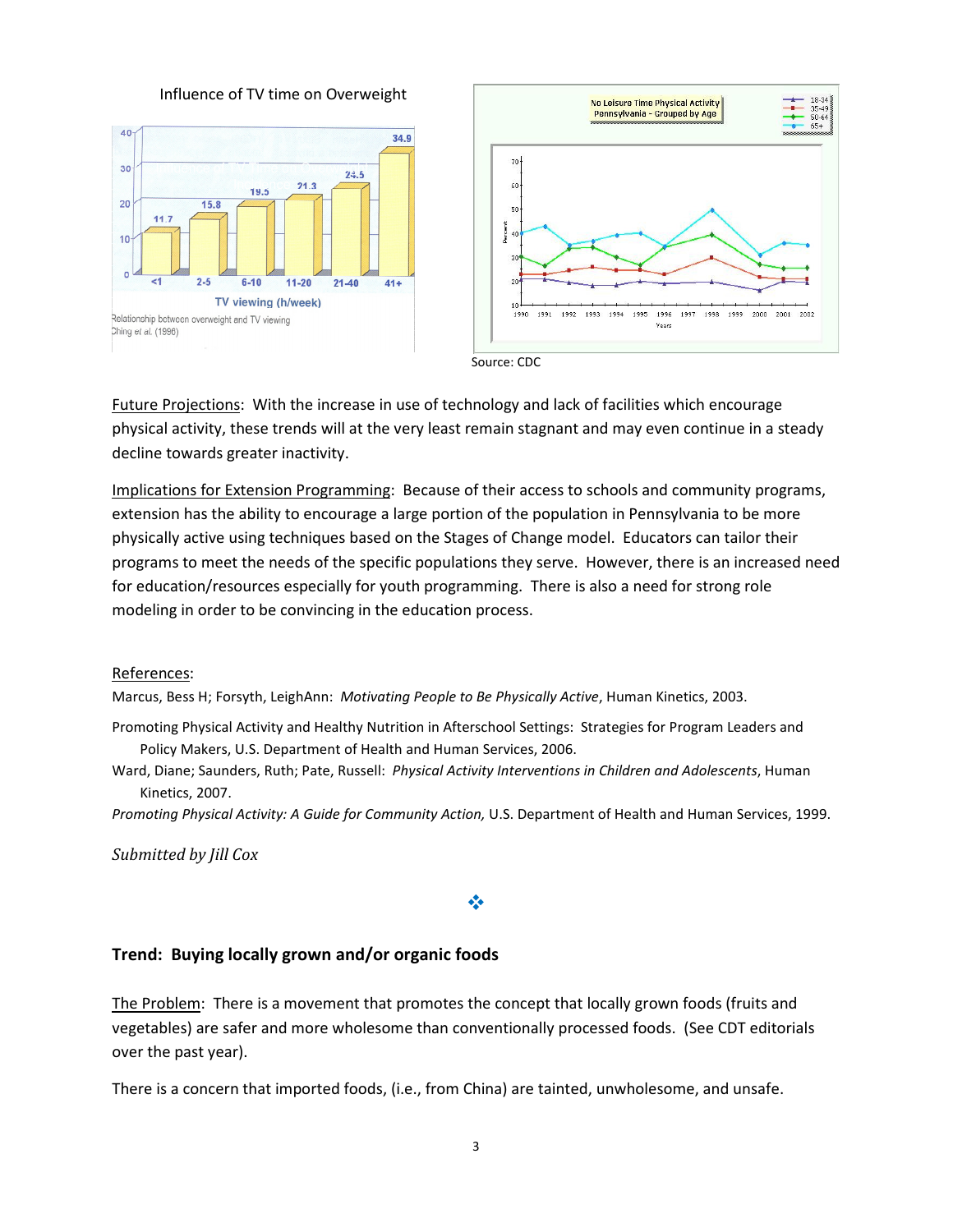Trends: More consumers are purchasing fresh fruits and vegetables to improve their health and well being. Along these lines, consumers are beginning to purchase locally grown foods to reduce their "carbon footprint."

The number of foodborne illnesses and deaths associated with fresh fruits and vegetables in the past decade has increased. Some of these illnesses were associated with organically grown products, while others were associated with conventionally processed and/or imported fruits and vegetables.

There are no scientific data to support the claim that locally grown foods are safer and more wholesome.

Future Projections: Given the push for healthy diets, there will be an increase in the consumption of fresh fruits and vegetables by Americans. Will this mean an increase in foodborne illnesses?

Consumers will purchase more locally grown food products to minimize their carbon footprints. Country of Origin Labeling (COOL) will be important to consumers.

Implications for Extension Programming:

- Good Agricultural Practices (GAP) trainings for fruits and vegetable producers
- Consumer information and trainings to address COOL, purchasing, storing, and preparing of fresh foods, including fruits and vegetables.

### References: From www.centredaily.com

### OUR VIEW< WORD'S GETTING AROUND ON FOOD -- FROM CDT EDITORIAL STAFF

Happy Valley is on the cutting edge -- make that the cutting-board edge -- of a growing movement, one of which popular-culture observers and even lexicographers are taking notice: eating locally grown food. There's even a term for it -- locavore -- and it happens to be The New Oxford American Dictionary's 2007 Word of the Year. (The variant localvore is also acceptable until Associated Press word czars rule otherwise.) Four women in San Francisco coined the word two...

Published on 2007-11-27, Page 6, Centre Daily Times (State College, PA)

### PENN STATE PERSPECTIVE< FOOD FOR HEALTH AND HOMELAND SECURITY -- Dorothy A. Blair

What does climate change have in common with America's health care crisis and homeland security? Our poor food choices and lack of exercise are sickening us, and we are overly dependent on imported fossil fuels to move our bodies and deliver what passes for nourishment. We need cooperation among individuals and government at every level to green our food and transport systems. Our food choices reflect what is available and culturally acceptable. Though meat is entwined in our...

Published on 2007-09-03, Page 6, Centre Daily Times (State College, PA)

### CENTRE COUNTY SEEING GREEN WITH FARM TOUR -- Stephanie Koons skoons@centredaily.com FROM CDT STAFF REPORTS

In an age of modern convenience and mega-supermarkets, many consumers can't always be sure about what is in the food they are buying. As an alternative, many people are supporting local farmers to get fresher products and connect with how their food is produced. At the second annual Centre County Farm Tour this weekend, the final event of Centre County's local foods week, participants will get a firsthand look at how produce, meat and dairy products are brought to their...

Published on 2007-08-10, Page 24, Centre Daily Times (State College, PA)

### OUR VIEW -- FROM CDT EDITORIAL STAFF

Where does your food come from? We're not asking at what store you buy groceries, but where does your food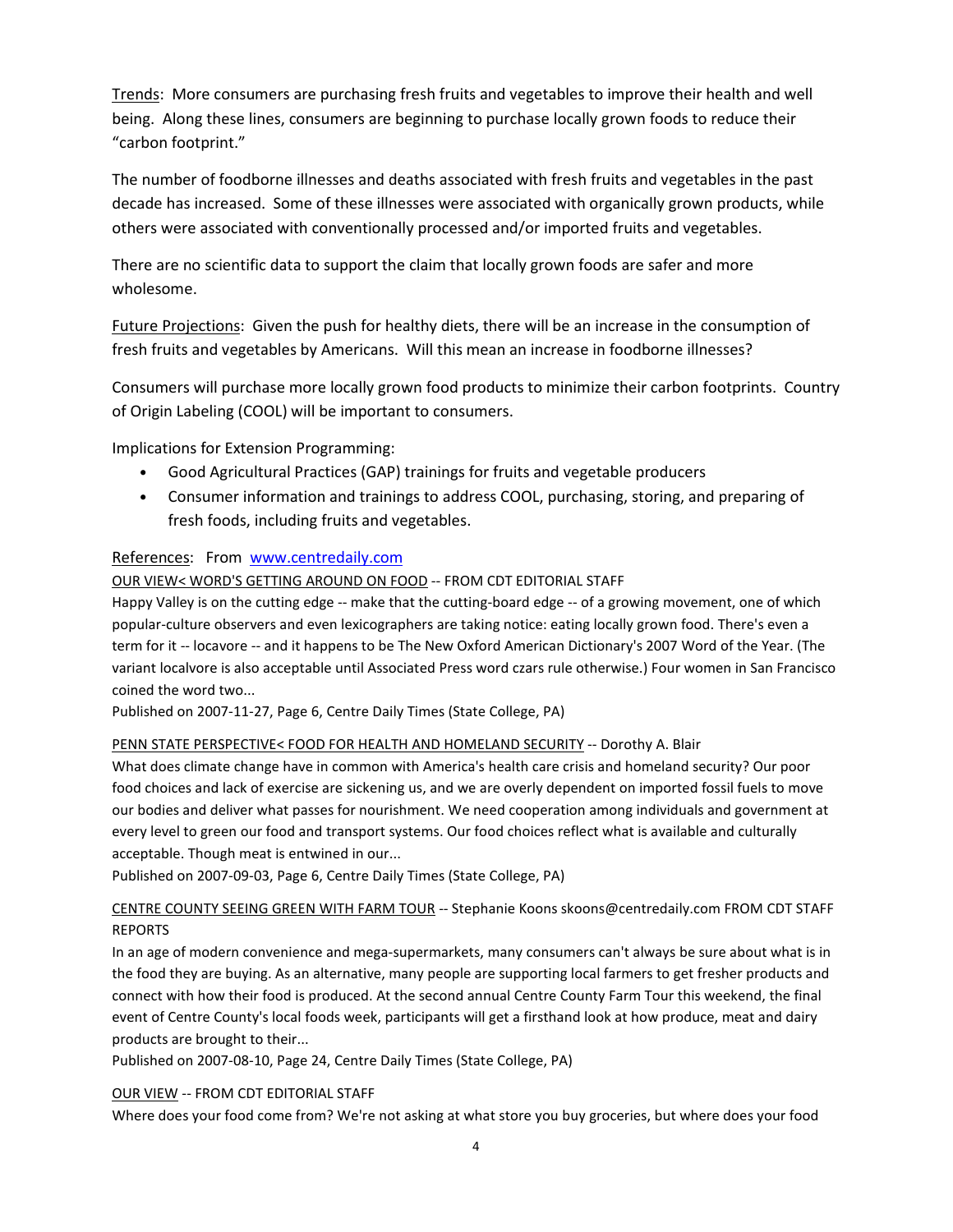actually come from? Who grew it? Who raised the beef and chickens? Where was it all processed? How? Food is the most basic of life's essentials, but for most of us, it is the one from which we are farthest removed. Only two generations ago, we grew our own food or knew who did, and if our grandparents didn't raise their own animals, they knew the local...

Published on 2007-05-10, Page 8, Centre Daily Times (State College, PA)

#### OUR VIEW – FROM CDT EDITORIAL STAFF

Think spring, folks. Soon -- very soon -- locally grown radishes, lettuce, green onions and even strawberries will be available at farm stands and farmers' markets across the region. And if you need yet one more reason to embrace the "buy fresh, buy local" concept, consider the lead paragraph of a recent front-page story. "The federal agency that's been front and center in warning the public about tainted spinach and contaminated... Published on 2007-03-07, Page 6, Centre Daily Times (State College, PA)

Submitted by Catherine Cutter

#### Trend: Health Literacy Affects Individual Health Status

The Problem: The strongest predictor of an individual's health status is not their age, or racial or ethnic group. It is also not their educational level, their income or their employment status. So, what is the strongest predictor of an individual's health status? It is their health literacy skills.

 $\frac{1}{2}$ 

Trends: The term health literacy, developed for the National Library of Medicine and used by the federal government in its Healthy People 2010 health guidelines, is defined as "the degree to which individuals have the capacity to obtain, process and understand basic health information and services needed to make appropriate health decisions." An individual's capacity refers to both the innate potential of the individual as well as his or her own skills. An individual's health literacy capacity is mediated by education, with adequacy being affected by culture, language, and the characteristics of health-related settings.

The Health Literacy Component of the 2003 National Assessment of Adult Literacy identified three health-related categories in which individuals should possess adequate health literacy skills: clinical, prevention, and navigation of the health care system. Health literacy skills are needed for reading health information; dialogue and discussion; chart interpretation; decisions regarding participation in research studies; and using medical tools for personal or familial health care. For patients, health literacy means being able to follow instructions from a doctor, nurse or pharmacist, take medication properly or deal with a chronic illness. For health care practitioners, it means being able to help patients understand and act on health care information.

According to the American Medical Association (AMA), poor health literacy is a stronger predictor of a person's health than age, income, employment status, education level and race. Several adverse health outcomes are associated with limited literacy, such as limited health knowledge, increased incidence of chronic disease, poorer intermediate disease markers and a lower use of preventive health care services. People with low health literacy are also less likely to comply with prescribed treatment and self-care regimens. People with low health literacy make more errors with medications and are less likely to complete treatments; they also report poorer overall health, present disease in later stages and have a poorer understanding of treatment.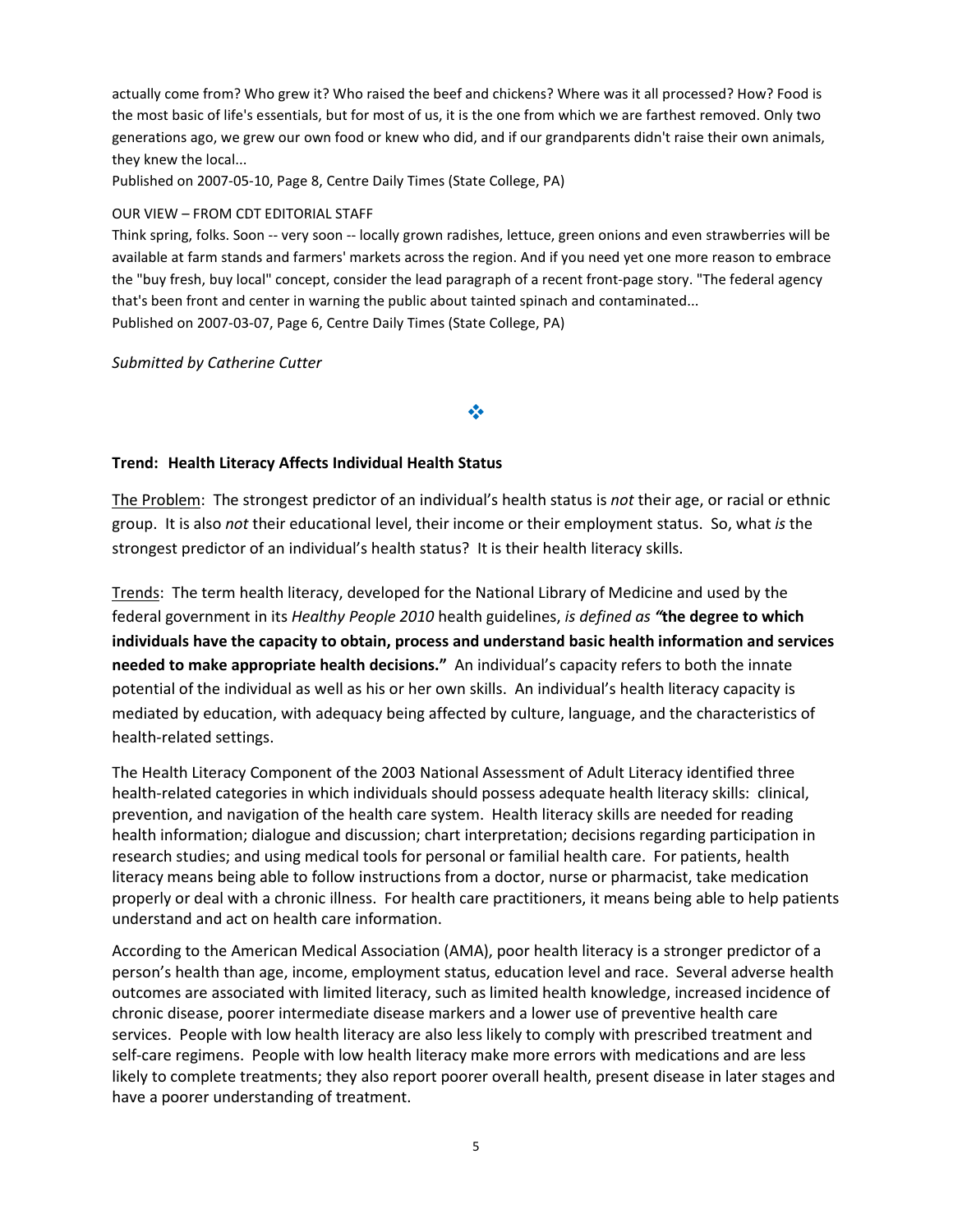According to the Agency for Healthcare Research and Quality in its report, Literacy and Health Outcomes, low health literacy is linked to higher rates of hospitalization and higher use of expensive emergency services. Low literacy adversely impacts cancer incidence, mortality, and quality of life. Preventive cancer screening care may be ineffective, resulting in patients being diagnosed at a later stage. Treatment options also may not be entirely understood; therefore, treatment for some patients may not be the treatment best suited to meet their needs. Informed consent documents may be too complex for patients with low health literacy skills; consequently, patients may make suboptimal decisions about accepting or rejecting interventions.

Future Projections: It is estimated that at least one-third of Americans will have major health literacy problems; many will be elderly, with chronic conditions. Envisioning a health-literate America requires a blueprint for change in which the education, health systems, and providers are held accountable. Health literacy is an issue of ethics and equity and is essential to reducing disparities.

### Implications for Extension Programming:

- 1. Hold open forums to raise awareness about health literacy and how organizations can be more attuned to addressing the issue
- 2. Collaborate with literacy councils to develop programming
- 3. Refer individuals to relevant sources of information
- 4. Compile information and "real-life" stories and forward to appropriate audiences

### References:

- Communicating Health: Priorities and Strategies for Progress (July 2003). Healthy People 2010. Office of Disease Prevention and Health Promotion (ODPHP) of the U.S. Department of Health and Human Services (HHS). Retrieved 30 June 2006 from odphp.osophs.dhhs.gov/projects/HealthComm/background.htm.
- Health Literacy (31 May 2006). Health Literacy, Consumer Health Manual. National Network of Libraries of Medicine. Retrieved 22 June 2006 from nnlm.gov/outreach/consumer/hlthlit.html.
- Health Literacy (13 Feb 2006). Rural Assistance Center: Health Literacy. Rural Assistance Center. Retrieved 12 June 2006 from www.raconline.org/info\_guides/healthliteracy/.
- Improving Health Literacy: CDC's Approach (17 May 2005). Communication at CDC: Resources: Featured Articles: Improving Health Literacy. Center for Disease Control. Retrieved 13 June 2006 from www.cdc.gov/communication/resources/literacy.htm.
- Health Literacy: A Policy Challenge for Advancing High-Quality Health Care. Ruth M. Parker, Scott C. Ratzan and Nicole Lurie. Health Affairs, 22, no. 4 (2003): 147-153.
- Nielsen-Bohlman, Lynn, Allison M. Panzer, and David A. Kindig. 2004. Health Literacy: A Prescription to End Confusion. THE NATIONAL ACADEMIES PRESS.
- What is Health Literacy? (2006) Partnership for Clear Health Communication What is Health Literacy? Partnership for Clear Health Communication, Pfizer Inc. Retrieved June 13, 2006 from www.askme3.org/PFCHC/what\_is\_health.asp.

Submitted by Lisa Davis

### 豪

### Trend: Greater emphasis on health and wellness

The Problem: Despite government and public health efforts, chronic diseases like heart disease remain major killers and insufficient numbers of American are making lifestyle choices that would reduce their risk of poor health. Economic and demographic factors have shifted the emphasis of health care to increasing wellness, wherein appropriate food choice and exercise patterns are of great importance. As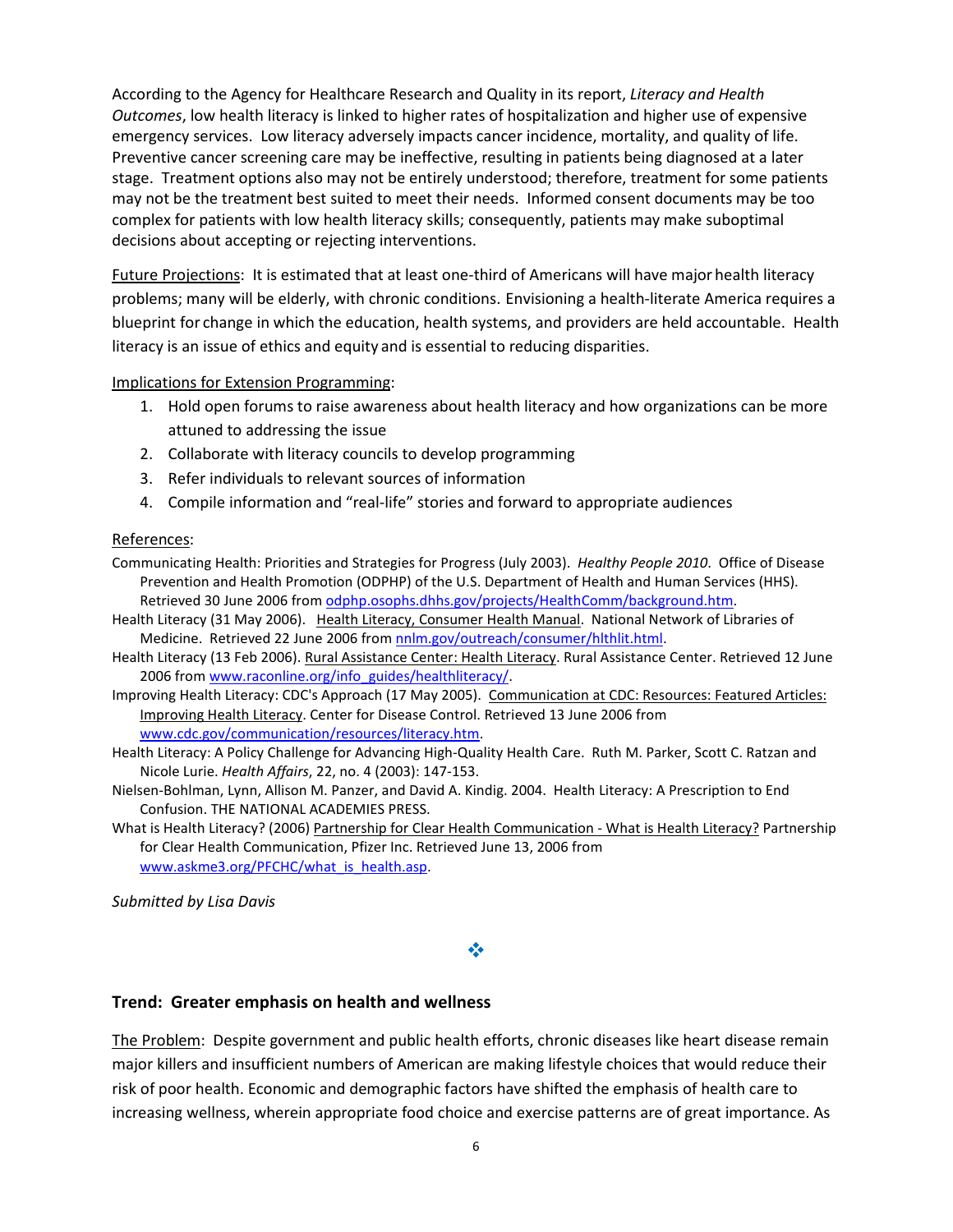health care becomes less available to significant portions of the population, local community access to health and wellness programs are needed.

# Trends:

- Cost of health care is consuming more of the gross national product and the Federal office overseeing pension funds has recently allowed businesses to consider dropping health care coverage for retired workers. This will put more pressure on Medicare and Medicaid as the baby boomers retire and the population grays.
- Cardiovascular disease remains the leading cause of death for both men and women. However this is still seen as a man's disease and only recently have guidelines for treatment of women been published. Screening and interventions to reduce risk of coronary heart disease in women remain underutilized.
- Prevalence of diabetes continues to grow so the number of diagnosed cases is 17.5 million. The estimated cost in 2007 is \$174 billion. The impact of this disease is shared across all of society through increased health insurance premiums, losses in productivity and reduced quality of life for those with diabetes and their families.
- Obesity and high blood pressure are two significant risk factors for development of heart disease and diabetes. The prevalence of obesity (BMI>30) has increased significantly in the US since the 1970s so that now about 33% of adults are obese and 16% of children. Trends for children are particularly disturbing. In recognition of the trend in obese children and the cumulative findings that indicate the pathological changes leading to heart disease can be found in adolescents, the American Heart Association released guidelines for primary prevention of atherosclerotic cardiovascular disease beginning in childhood.
- Metabolic Syndrome, defined as clustering of undesirable blood lipid levels, high blood pressure, elevated blood glucose and elevated inflammatory markers, is on the rise and is now officially recognizes as a cardiovascular risk factor. This brings the fields of cardiovascular disease and diabetes together as efforts can be made to reduce the risk of both diseases simultaneously. Lifestyle changes, i.e. healthful eating and fitness habits, are the first line of treatment and can reduce every metabolic risk factor.
- The 2005 Dietary Guidelines recommends Americans consume more plant- based foods including whole grains, fruits and vegetables and increase intake to 9 servings of fruits and vegetables a day. Despite over a decade of effort, many Americans still eat less that 5 fruits and vegetables a day and most are confused about finding whole grains.

Future Projections: Efforts to alter lifestyle habits will become more intense in the next 5-10 years. We are already seeing more efforts by health care insurance providers and insurance companies like Blue Cross, etc. to encourage people to stop smoking, improve eating patterns, lose weight and get more exercise. It remains to be seen if these will succeed without significant worksite incentives. However, altering these population patterns is critical to control health care costs, which are driving the effort to reduce company health care coverage. In addition, as globalization continues, loss of employment will continue and be especially devastating in rural areas where employment opportunities are limited. Health insurance is usually lost with unemployment. This will produce underinsured and less healthy groups in resource stretched communities.